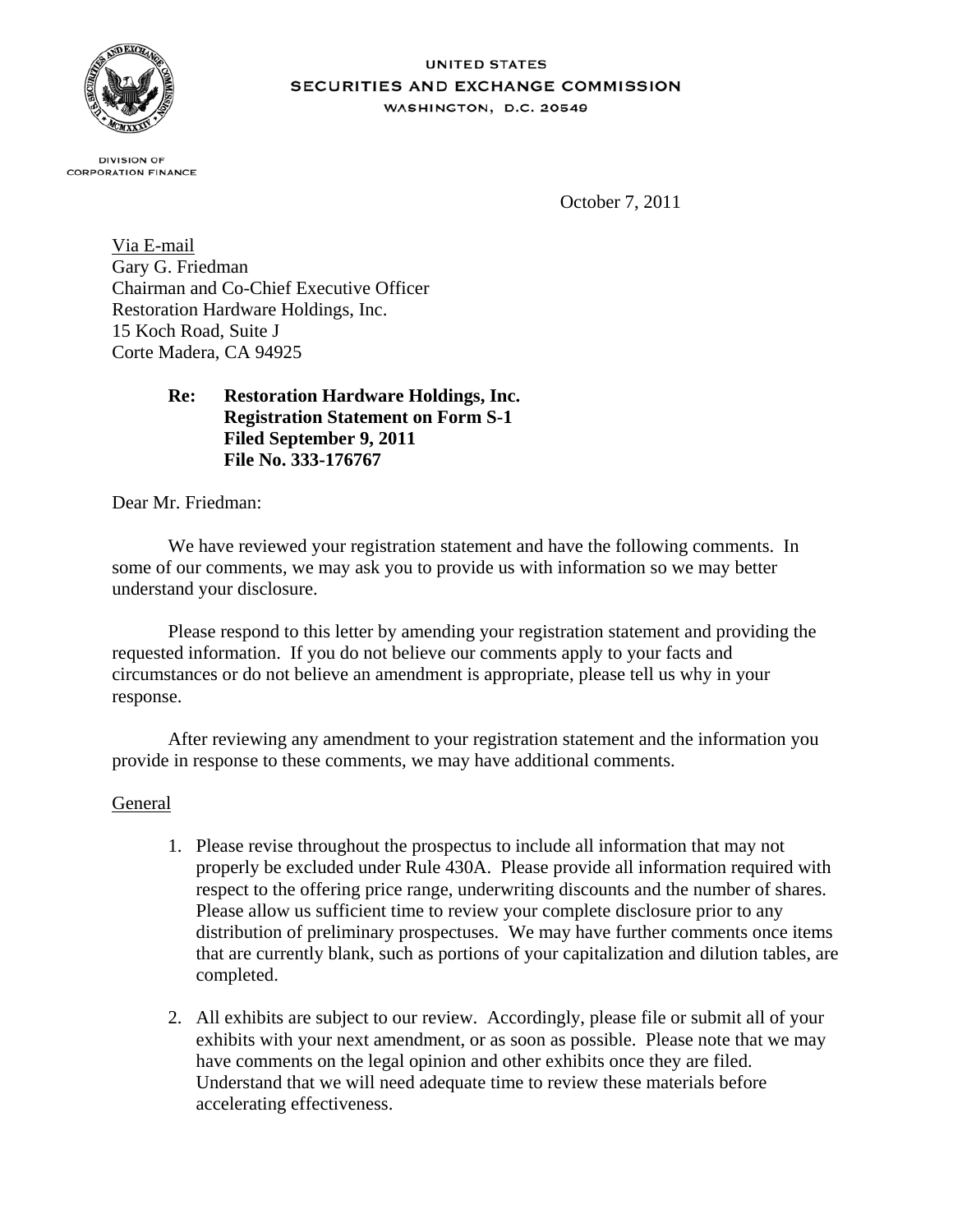- 3. Prior to the effectiveness of the registration statement, please arrange to have FINRA call us or provide us with a letter indicating that FINRA has completed its review, including its review regarding the underwriting compensation terms and arrangements of this offering, and has no objections.
- 4. Prior to the effectiveness of the registration statement, please have a representative of the exchange on which you will be listed contact us to confirm that your common stock has been approved for listing.
- 5. Please provide us with any gatefold information such as pictures, graphics, or artwork that will be used in the prospectus.

#### Prospectus Cover Page

6. We note that you have listed your joint book-running managers on the cover page. Please revise to identify only the lead or managing underwriters. Refer to Item 501(b)(8)(i) of Regulation S-K. You may present other roles on the back cover page.

#### Prospectus Summary, page 1

- 7. Please revise the first paragraph under this heading to clarify that the prospectus summary highlights only the most significant or key aspects of the offering, as opposed to "some" information. Refer to the Instruction to Item 503(a) of Regulation S-K.
- 8. Please revise your prospectus to minimize or eliminate duplicative disclosures. In this regard, we note that the disclosures in the "Our Competitive Strengths" and "Our Growth Strategy" sections of your prospectus summary are substantially similar to disclosures made in the "Management's Discussion & Analysis" and "Business" sections of your prospectus. Your summary should be a brief overview of the key aspects of the offering and should avoid disclosure repeated in different sections that does not enhance the quality of the information. Refer to Item 503(a) of Regulation S-K and Note 4 to Rule 421(b) under the Securities Act.
- 9. We note your references in this section and throughout your prospectus to your status and reputation as a "design authority," a "curator of the finest historical design," "dominant assortments" and your "unmatched combination of design, quality and value." Your use of terms such as "authority," "finest," "dominant" and "unmatched," even if stated as your belief, are not likely to be substantiated given that they are tied to subjective areas of your business. Please consider using different terms or tell us why doing so would be inappropriate.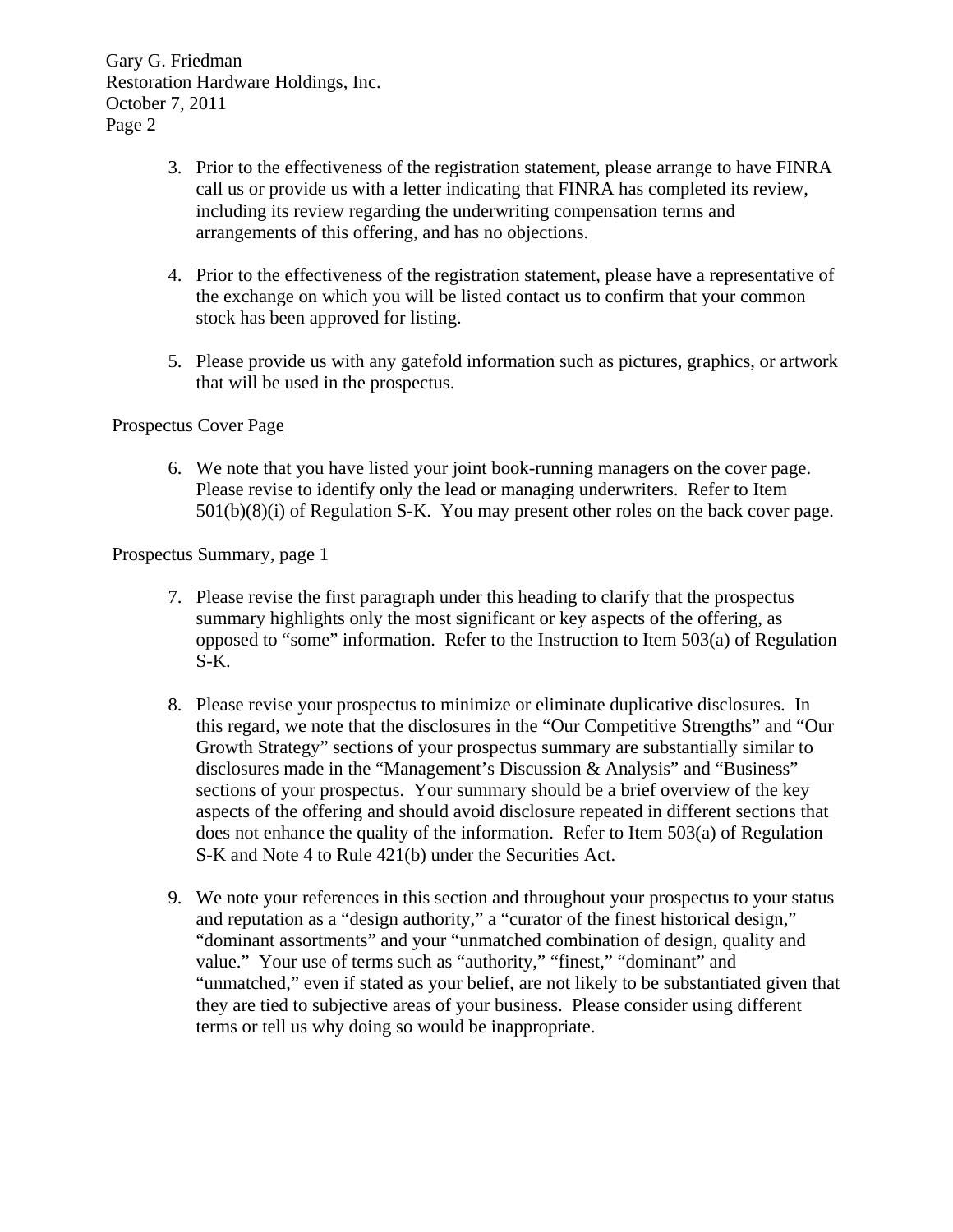#### Our Company, page 1

- 10. Please disclose whether the following statements are based upon management's belief, industry data, reports/articles or any other source. If the statement is based upon management's belief, please indicate that this is the case and include an explanation for the basis of such belief. Alternatively, if the information is based upon reports or articles please disclose the source of the information in your filing and provide copies of these documents to us, appropriately marked to highlight the sections relied upon and cross-referenced to your prospectus.
	- "We participate in the highly fragmented, \$143 billion U.S. home furnishings market  $\dots$  ." (page 3)
	- "There are seven major categories in the housewares and home furnishings market, including: indoor furniture, textiles, dishes and flatware, bath, lighting, outdoor furniture, and carpets and floor coverings. Indoor furniture represented the largest percentage of the market in 2010 at 43%, or \$62 billion in total sales, and textiles represented the second largest segment." (page 82)

Please also identify the third-party research firms to which you refer beginning at the bottom of page 4 and tell us supplementally whether you are affiliated with any such firm.

- 11. You state here and elsewhere in your prospectus that you "distributed approximately 46.5 million catalogs and your websites logged over 12.1 million unique visits." Elaborate upon these statements to quantify how many purchases were made via such sources in fiscal 2010 or tell us why these statistics are relevant to readers without such additional information.
- 12. Please balance your disclosure in this section with the risks you disclose in the risk factors. For example, you discuss your net revenue growth and increases in EBITDA without discussing your net losses in each of the last three fiscal years. Please revise. Please also balance the description of your competitive strengths and growth strategies with equally prominent disclosure of the challenges you face and the risks and limitations that could harm your business or inhibit your strategic plan. This comment also applies to your disclosure on pages 47-48 and 77-80.

# Our Growth Strategy, page 3

#### Grow our Direct-to-Consumer Business, page 3

13. Please revise the first sentence to state, if true, that you plan to grow your direct business rather than you will grow your direct business, as there is no guarantee that you will be able to do so.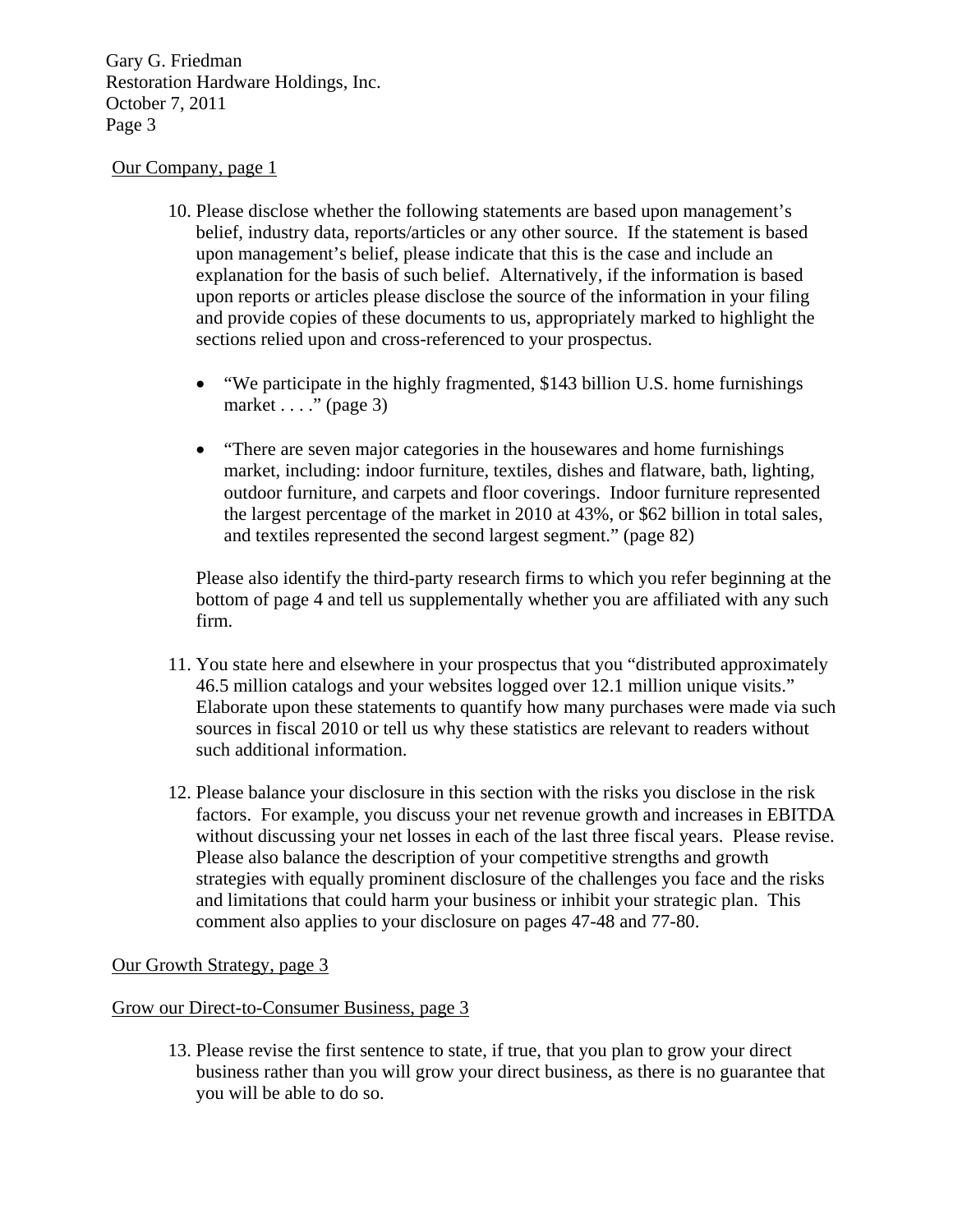# Our Market, page 4

- 14. We note your statement that "many home furnishings retailers were forced to close stores, dramatically scale back operations or lower prices" in 2007. Please balance this disclosure to acknowledge that you were also impacted by the weakening housing market, as you indicate on page 17. In doing so, clarify why you are uniquely positioned to gain market share considering this "disruption" should prove to be an opportunity available to all home furnishing retailers.
- 15. We note your disclosure in the first paragraph on page 5 that you target "high income" households and that "[a]ccording to third-party research, the higher income consumer group . . . comprises 50% of the total housewares and home furnishings market sales." Please clarify your references to "high income" and "higher income" households, with a view toward explaining to investors the consumers that you target.

# Principal Equity Holders, page 5

- 16. Please also disclose the fact that your principal equity holders may acquire or hold interests in businesses that compete directly with you, or may pursue acquisition opportunities which are complimentary to your business, making such an acquisition unavailable to you, as you state in the last risk factor on page 32.
- 17. Please briefly describe how the Principal Equity Holders acquired their shares of common stock. Also disclose in tabular format in this subsection or under a separate heading in "Summary" any payments, compensation or the value of any equity that each of your Principal Equity Holders, directors or executive officers received or will receive in connection with the offering, including from:
	- dividends on your common stock;
	- $\bullet$  equity awards granted or vested in connection with the offering; and
	- any proceeds of this offering, as you indicate on page 37.

# Summary Historical Consolidated Financial and Operating Data, page 10

- 18. We note you are providing a supplemental performance analysis for the *unaudited*  rolling twelve month periods ended July 30, 2010 and July 30, 2011. Please address the following:
	- Please expand your disclosure to explain why you have included the supplemental financial information and why the supplemental presentation is useful to investors;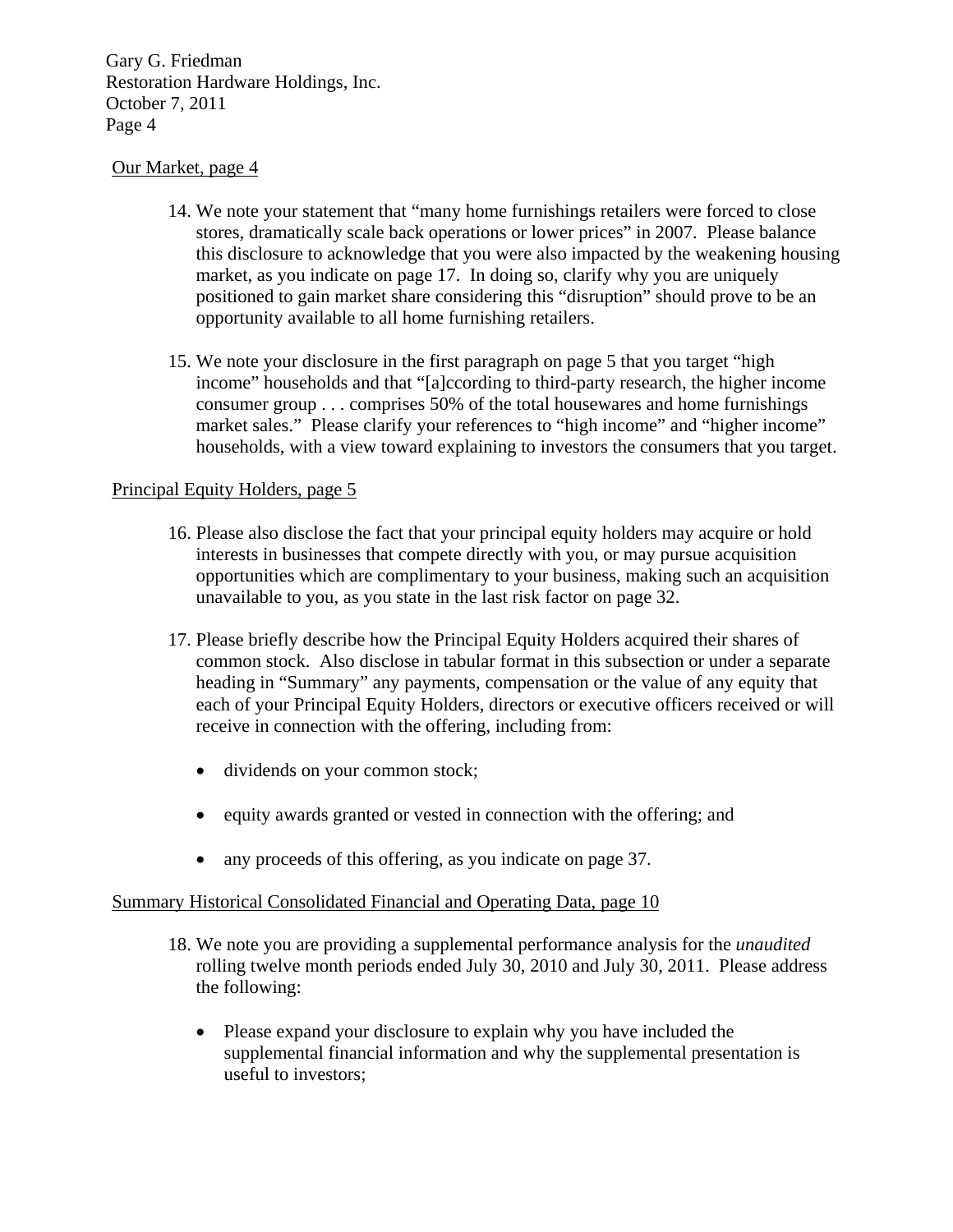> Please revise page 1 and throughout your filing to give prominence to your results based on your historical financial statements. Your supplemental comparable analysis should be in addition to any analysis based on your historical audited financial statements.

Note this comment also applies to your Management's Discussion and Analysis of Financial Condition and Results of Operations disclosure beginning on page 47 and elsewhere in your filing.

# Risk Factors, page 14

- 19. Item 503(c) states that issuers should not "present risk factors that could apply to any issuer or to any offering." Please either eliminate such generic risks or revise them to state specific material risks to your company or to the purchasers in this offering. For example, we note that the following risk factors appear to contain generic disclosures:
	- $\bullet$  "Our operations are subject to risks of natural disasters . . . ." (page 27);
	- "An active public market for our common stock may not develop  $\dots$ " (page 29);
	- $\bullet$  "Our stock price may be volatile or may decline . . . ." (page 29);
	- $\bullet$  "If securities or industry analysts do not publish research . . . ." (page 31); and
	- "We will incur increased costs as a result of becoming a public company . . . ." (page 33)

# Risks Related to Our Business, page 14

Growth in our business may not be sustained, page 14

20. Please remove the figures pertaining to your net revenue growth and comparable store sales increases as they mitigate the point of the risk factor, or tell us why you are not required to do so.

# Our operations have significant liquidity and capital requirements, page 18

- 21. You indicate in your risk factor that you are dependent upon cash flows from operating activities and borrowings under the Restoration Hardware, Inc. line of credit. To provide additional context for this risk factor, please revise to state the amount outstanding and the amount currently available to you under the line of credit.
- 22. We note your statement in this risk factor that you spent approximately \$8 million in capital expenditures for the first six months of 2011. However, the unaudited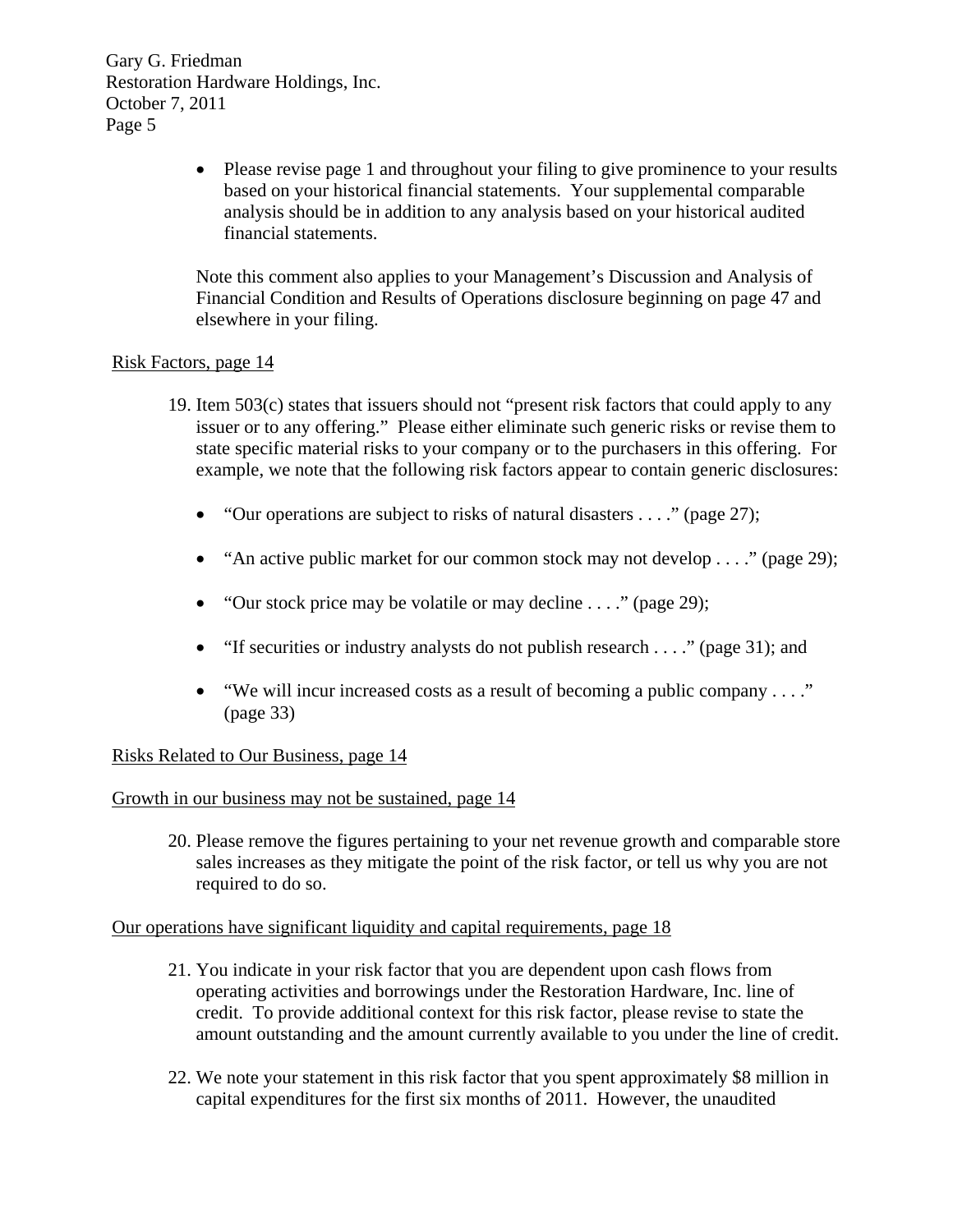> statement of cash flows on page F-40 lists capital expenditures of \$12.1 million. Please revise or advise.

# Fluctuations in our tax obligations and effective tax rate, page 28

23. We note your disclosure that transactions you have completed in the past and this offering may limit your ability to utilize your net operating loss carry-forwards. Please revise this risk factor to briefly describe the possible impact of any such limitation, including quantifiable information, if possible.

# Forward-Looking Statements and Market Data, page 35

- 24. Many of the statements in your submission relate to present facts or conditions, rather than to historical facts or future events. In light of this, the second sentence of this section beginning "[a]ll statements other than statements of historical fact..." appears to be overly broad. Please narrow your statement accordingly or remove it.
- 25. We note that your disclosure in this section recites each of your previously stated risk factors. Considering that this disclosure is duplicative to your risk factor disclosure, please remove it or provide us with your analysis as to how it enhances the quality of the information provided. Refer to Note 4 to Rule 421(b) under the Securities Act.

# Use of Proceeds, page 37

- 26. We note that your anticipated uses of proceeds are "to repay all or a portion of the outstanding amounts under the Restoration Hardware, Inc. revolving line of credit, for general corporate purposes, including working capital and capital expenditures, and to pay fees and expenses incurred in connection with this offering . . . ." Please revise your disclosure to state the approximate amount of proceeds to be used for each stated purpose. In this regard, we note that the amount of proceeds that you will use to repay amounts outstanding under the Restoration Hardware, Inc. line of credit and the amount you will use for general corporate purposes is unclear. Refer to Item 504 of Regulation S-K. Please also disclose the amount and expected use of proceeds in the event the underwriters exercise their over-allotment option.
- 27. Please also disclose the maturity date of your line of credit. Refer to Instruction 4 to Item 504 of Regulation S-K.

# Capitalization, page 38

28. We note that you include cash and cash equivalents as part of your capitalization total. Please revise to remove cash and cash equivalents from this total.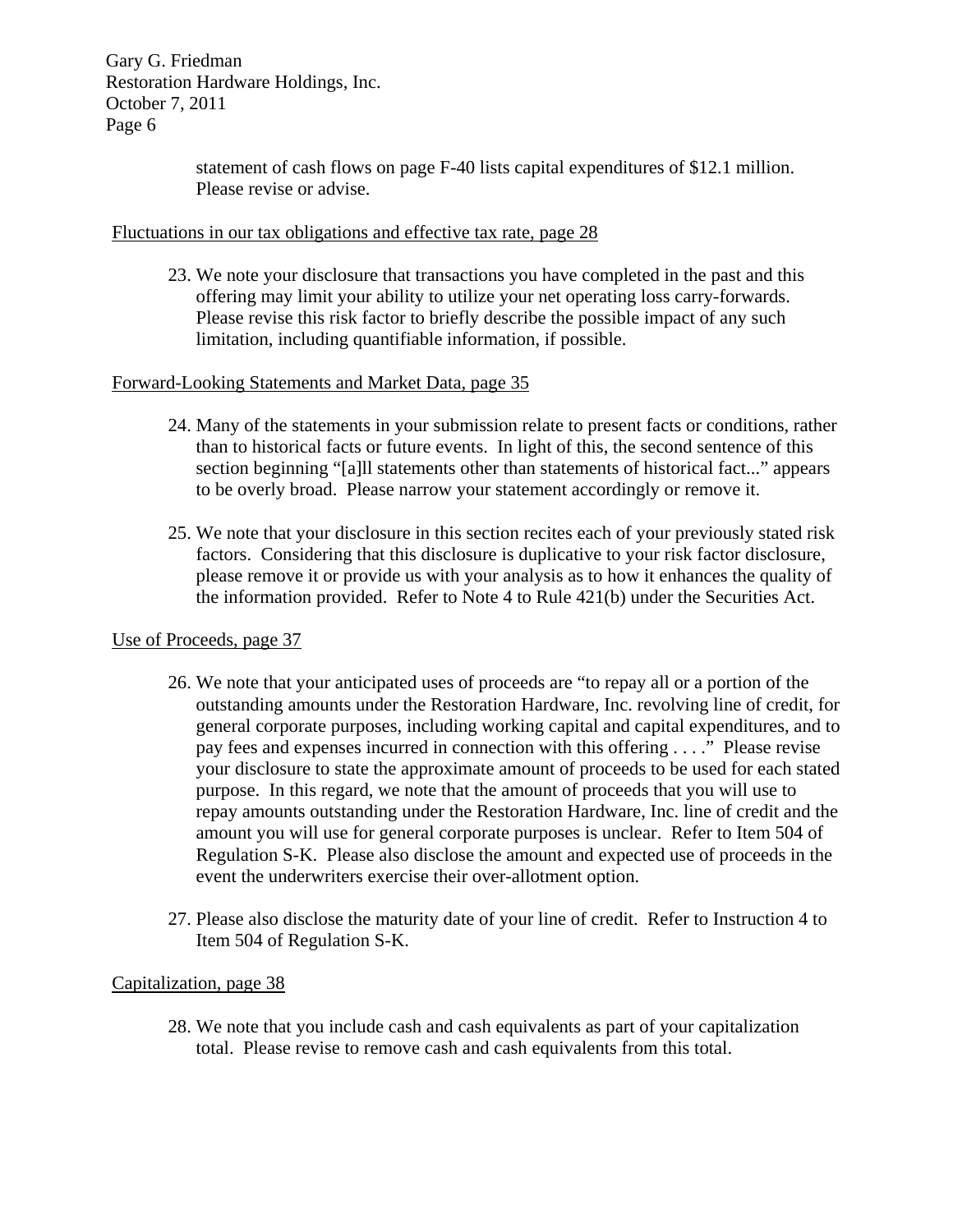- 29. Please revise to present the Reorganization separately from the sale of your common stock and repayment of your revolving line of credit to enable an investor to see the individual effects on your capitalization.
- 30. Refer to footnote (2) on page 39. Please disclose the nature of the additional cash payments to former employees that are due as a result of the initial public offering and separately disclose the amounts of such payments.
- 31. Please disclose the amount of unrecognized compensation expense for the unvested restricted shares of your common stock that will be issued under the Replacement Plan.

# Selected Historical Consolidated Financial and Operating Data, page 42

32. Refer to footnote (g) on page 45 where you state, "represents non-cash impact of amortizing the net fair value adjustment to inventory recorded at the Acquisition over the period of inventory turn." We also read your disclosure on page 50 that the allocation of the purchase price had the effect of reducing the carrying value of inventory by \$47.9 million. In this regard, we note you amortized this fair value adjustment as a benefit to cost of sales in the successor periods ended January 31, 2009, and January 30, 2010. Please explain to us and disclose what necessitated this significant downward fair value adjustment. Further, explain to us why a lower of cost or market adjustment was not required in the predecessor period.

# Management's Discussion and Analysis of Financial Condition and Results of Operations, page 47

# Overview, page 47

- 33. Please revise to provide additional overview information that you use to determine trends and evaluate operating results that would help investors better assess your current and *future* prospects. Quantitative disclosure of the effects of known trends and uncertainties, including any impact on your liquidity and capital resources, should be provided if reasonably available. For example, we note your risk factor on page 17 discussing the general economic uncertainty over the last several quarters which has led to decreased discretionary spending. Please also disclose how you evaluate general macroeconomic trends, such as consumer confidence, when assessing demand for your products.
- 34. Please include a discussion of known trends, demands, commitments, events, or uncertainties that will have or are reasonably likely to have a material impact on your financial condition, operating performance, revenues or income, or result in your liquidity decreasing or increasing in any material way. For example, please discuss any material trends or uncertainties regarding your transition to your "Design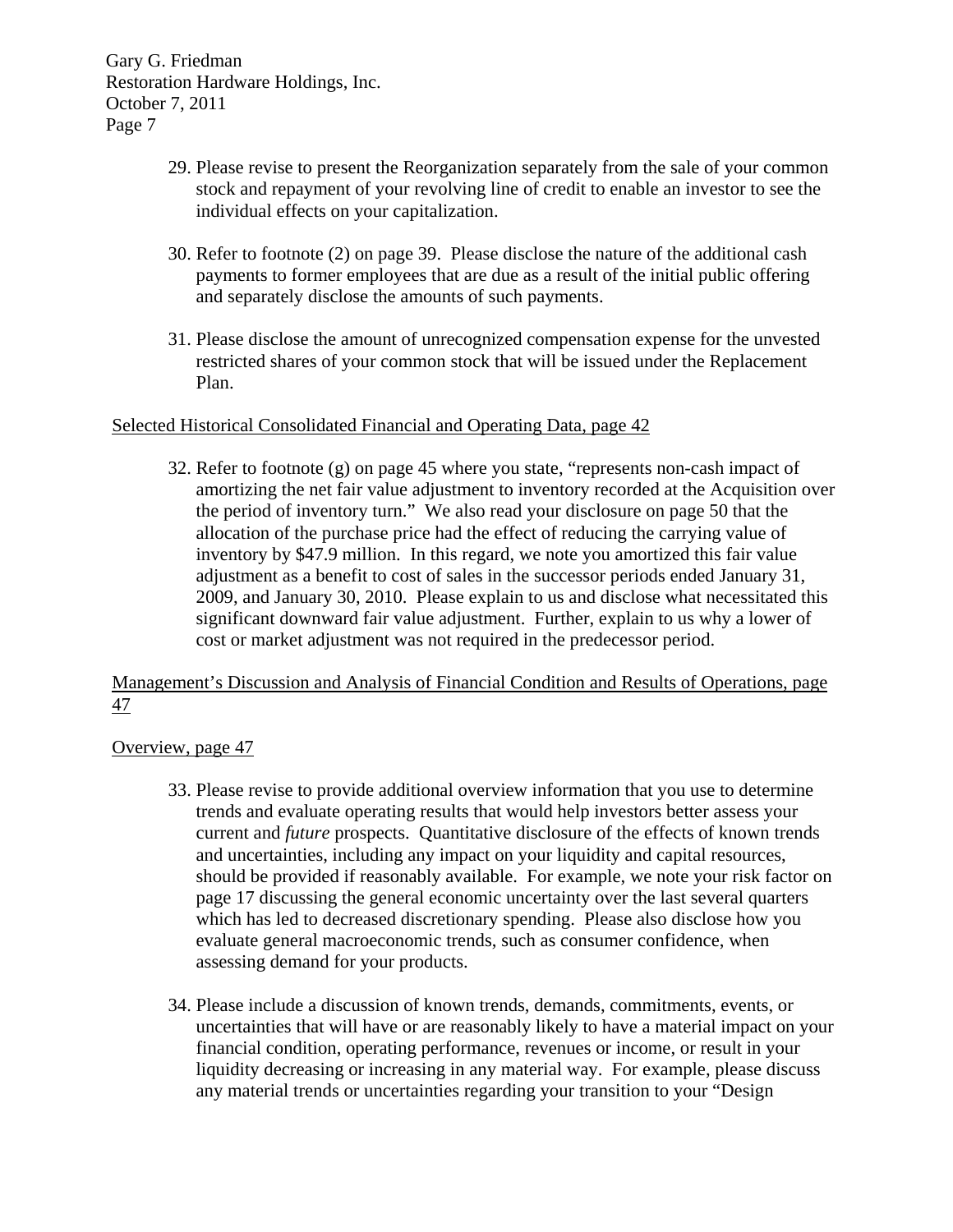> Gallery" store format, your expansion into additional product categories and any potential geographic, including international, expansion. Refer to Item 303 of Regulation S-K and the Commission's Guidance Regarding Management's Discussion and Analysis of Financial Condition and Results of Operations, SEC Release No. 33-8350.

# Basis of Presentation and Results of Operations, page 51

- 35. Please expand your disclosure to clarify, if true, that Home Holdings succeeded to substantially all of the business of Restoration Hardware, Inc. and Home Holdings' own operations prior to the succession was insignificant relative to the acquired operations. Please refer to Rule 405 of Regulation C.
- 36. Please expand your table to include disclosure of growth in net revenues for outlets for each period presented as applicable.
- 37. Revise your disclosure to provide a chart which shows the number of new stores opened, maintained and closed for each fiscal period presented here and elsewhere within this section.
- 38. Please also disclose the net income or loss from operations for each of the periods included in this section, including the change in net income or loss and the reasons driving any material changes in net income or loss. Please also disclose the percentage increase or decrease in net income or loss for each period of comparison.

# Unaudited Pro Forma Condensed Consolidated Financial Information, page 54

- 39. Refer to your fiscal 2008 pro forma table on page 55 and your supplemental discussion of your results for Fiscal 2009 Compared to Pro Forma 2008 beginning on page 60. Revise your disclosure to indicate the pro forma information was prepared in accordance with Article 11 of Regulation S-X.
- 40. Please disclose your basis for not giving effect to your purchase accounting adjustments for inventory and customer relationships as disclosed in footnote (a) and (d) as if the Acquisition had occurred on February 3, 2008 or revise accordingly.

#### First Six Months of Fiscal 2011 Compared to First Six Months of Fiscal 2010, page 56

#### Net Revenues, page 57

41. Please expand your disclosure of net revenues to further explain the circumstances surrounding increases or decreases in your net sales. For example, for the first six months of fiscal 2011 compared to the first six months of fiscal 2010, please quantify to the extent practicable the increases in your net sales that were attributable to the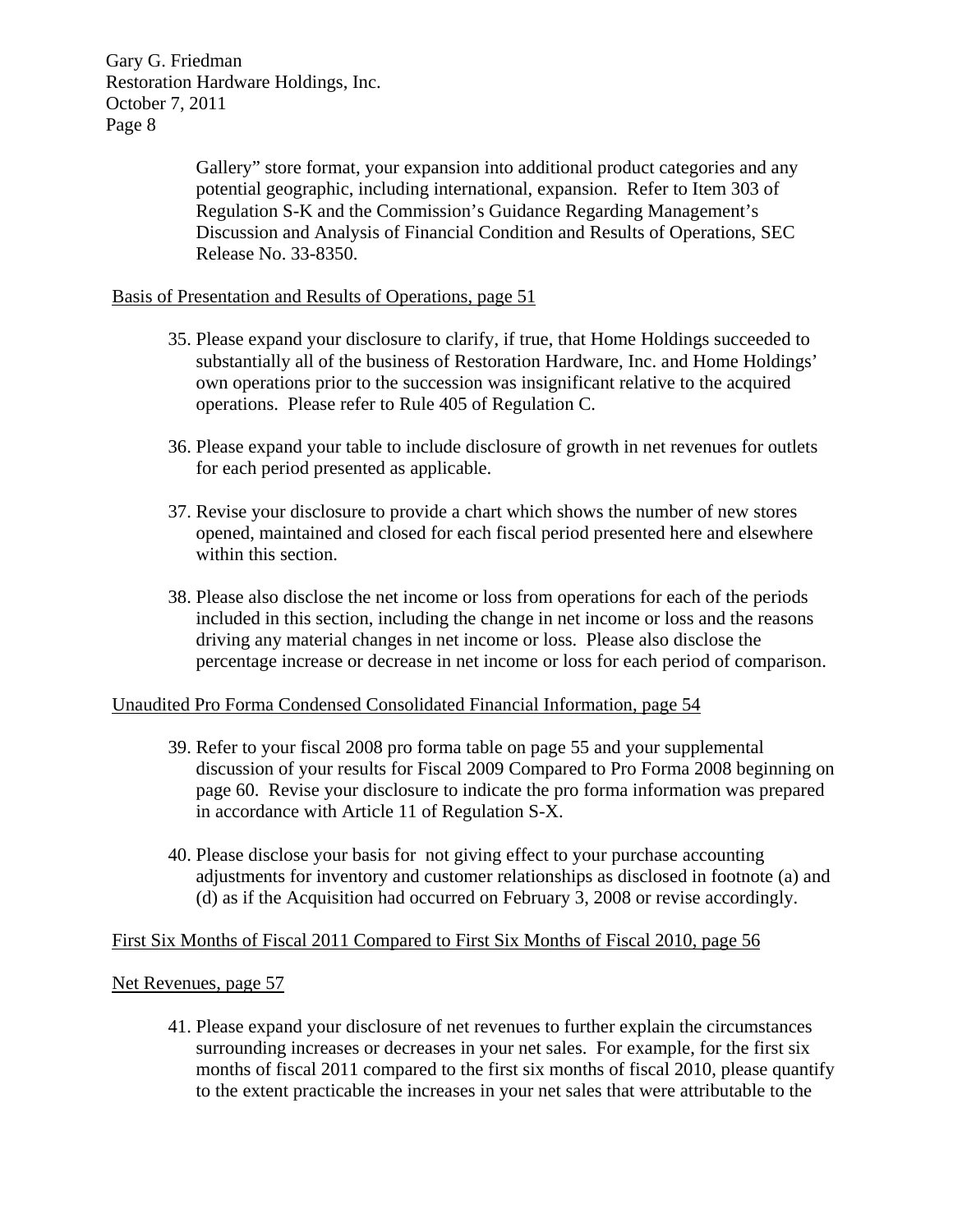> expansion of existing product categories, the addition of new products, increased catalog page circulation and your new Design Gallery format. Please also quantify the impact on your increase in direct sales into increases (or decreases) attributable to catalog sales and website sales. Alternatively, tell us why a revision to your disclosure would not facilitate an understanding of your business.

# Gross profit, page 57

42. Please revise to clarify the impact of freight costs associated with delivering merchandise to your customers on your gross profit. In this regard, we note shipping and handling fees are recognized as revenue when delivered to your customers and the costs of shipping and handling are included in cost of goods sold. If you are referring to inbound freight costs, please revise to clarify this fact.

#### Fiscal 2010 Compared to Fiscal 2009, page 58

#### Gross profit, page 59

43. Please expand your disclosure to discuss the contribution to your gross profit derived from the decrease in your provision for sales returns relative to revenues in fiscal 2010.

# Fiscal 2009 Compared to Pro Forma 2008, page 60

44. We note your Fiscal 2009 Compared to Pro Forma 2008 operating results discussion was derived from the unaudited pro forma financial information included in the filing. Please note we do not object to such a presentation if it is *supplementary* to a discussion based on the actual results derived from the financial statements included in your filing. Further, the supplemental pro forma presentation and discussion should be in addition to the historical discussion with no greater prominence. Please revise.

#### Fiscal 2009 Compared to the 2008 Successor Period, page 62

45. Please revise to include a discussion of your historical results of operations for the predecessor stub period February 3, 2008 through June 16, 2008. Please refer to Instruction 1 to Item 303(a) of Regulation S-K. We realize discussion of the stub period per se would not allow for comparisons to be made between annual periods therefore we do not object to your supplemental analysis and pro forma presentation for the year in which the acquisition took place. Your discussion of the stub period should focus on the key metrics of the period such as margin or expenses as a percentage of revenues. To the extent the stub period is subject to a seasonality factor, you should address that in your discussion. In addition, please include the predecessor period in your Cash Flow Analysis discussion beginning on page 65.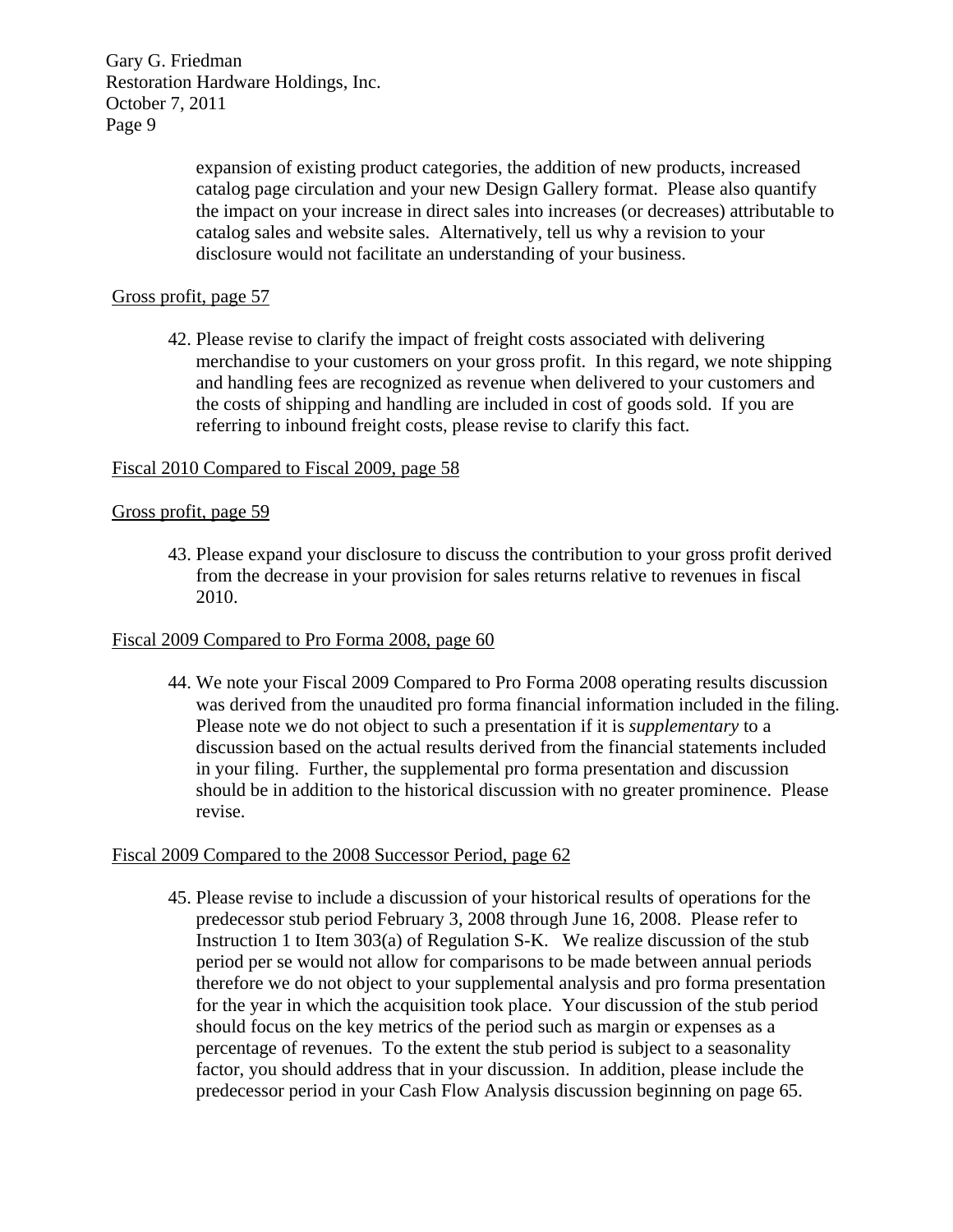#### Liquidity and Capital Resources, page 64

46. We note your indication that funds generated from operations and the availability of borrowings under your line of credit or other financing arrangements will be sufficient to meet your working capital needs, anticipated capital expenditures and payments due under your revolving line of credit for the next  $12 - 24$  months. Please disclose your material commitments for capital expenditures as of the end of the latest fiscal period, the purpose of such commitments and the anticipated sources of funds necessary to fulfill such commitments. Please also discuss the nature of and amounts needed for future capital expenditure requirements. Please discuss any amounts you have budgeted for purposes of expanding into new product categories or geographic areas and expanding into your new Design Gallery format, as your plans disclosed elsewhere indicate, and the source(s) of liquidity you intend to use to finance such expansions.

# Cash Flow Analysis, page 65

47. Please disclose the underlying reasons for changes in operating, investing and financing cash flows, including changes in identified working capital components. Refer to Item 303 of Regulation S-K and the Commission's Guidance Regarding Management's Discussion and Analysis of Financial Condition and Results of Operations, SEC Release No. 33-8350.

# Contractual Obligations, page 68

48. We note that the table provided in this section reflects \$112.1 million due under your revolving letter of credit in 2012-2013. However, in the first paragraph under "Revolving Line of Credit" on page 67 you disclose that the maturity date on your line of credit is 2016. Please revise or advise.

#### Critical Accounting Policies and Estimates, page 68

# Revenue Recognition, page 69

- 49. Please explain to us and disclose any significant variances observed with regard to your actual versus estimated shipping times for the fiscal year ended January 29, 2011, and for the six months ended July 30, 2011. In this regard, please summarize for us the results of your analysis including adjustments to revenue and deferred revenue, and explain to us the reasons for any material variances observed.
- 50. Please expand your disclosure here and elsewhere such as with regards to your discussion of the reserve for merchandise returns to discuss how accurate your estimates and assumptions have been in the past and whether they are likely to change in the future. Refer to the Commission's Guidance Regarding Management's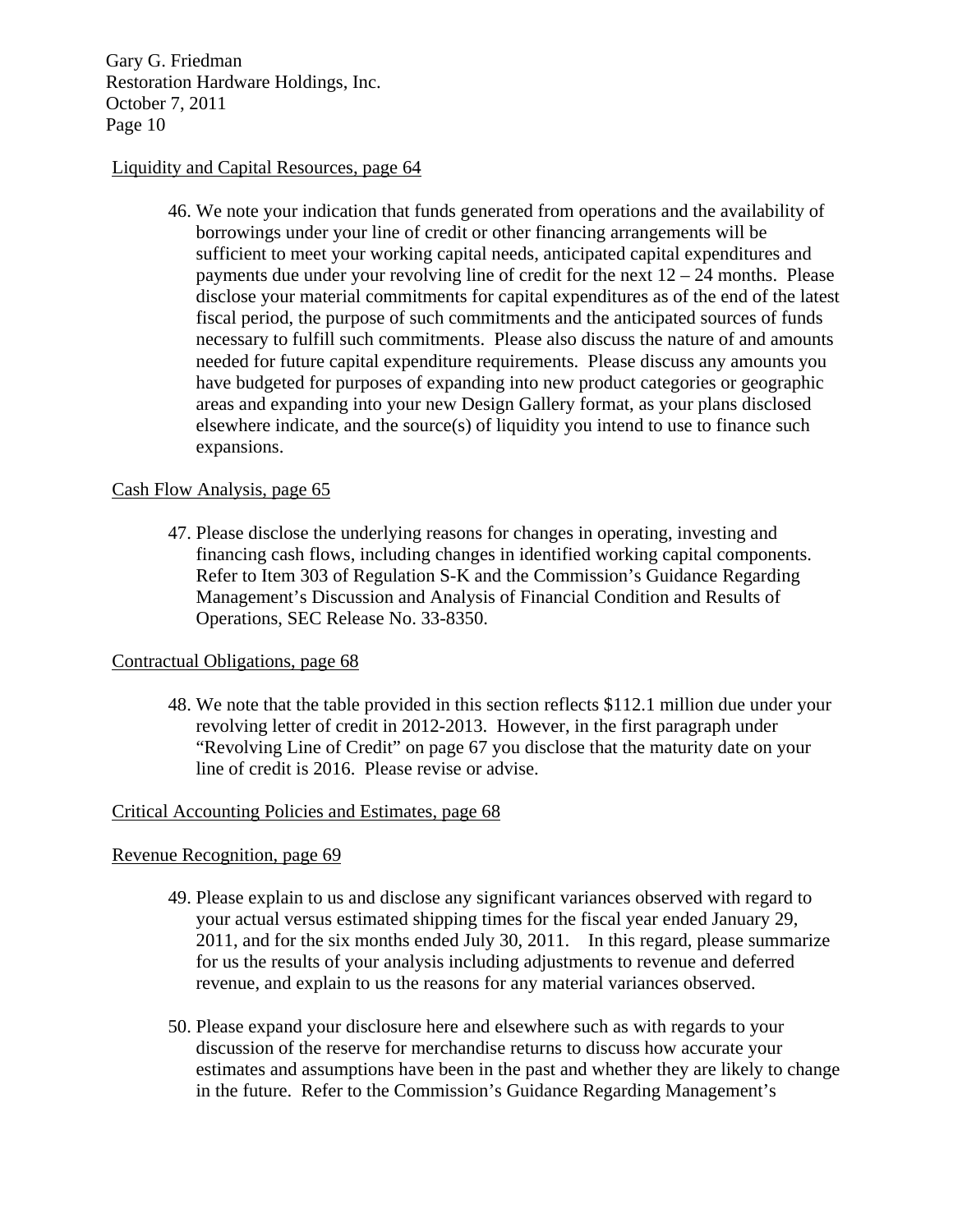> Discussion and Analysis of Financial Condition and Results of Operations, SEC Release No. 33-8350.

51. Please explain to us and disclose your policy for granting merchandise returns. Further, please explain to us and disclose how accurate your historical estimates have been with respect to estimating your merchandise returns, and how variances between actual and estimated returns are tracked and reviewed by management.

# Gift Certificates and Merchandise Credits, page 69

52. Please expand your disclosure for unredeemed gift certificates to indicate whether or not gift certificates are sold with expiration dates. Please explain to us and disclose how you determine when the likelihood of redemption becomes remote.

#### Merchandise Inventories, page 69

53. Please disclose how accurate your inventory shrinkage estimates have been in the past and the impact of any adjustments made resulting from your annual physical inventory. Also please clarify what you mean by "actual obsolescence or shrinkage estimates," that is, explain how your estimates are actual.

#### Impairment of Goodwill and Long-Lived Assets, page 70

- 54. We note goodwill comprised approximately 24% of your total assets as of January 29, 2011. Please expand your disclosure to provide additional qualitative and quantitative factors that convey to investors the current and ongoing risks related to the recoverability of your goodwill as well as the risks that charges may need to be recorded in future periods. Please refer to Item 303 of Regulation S-K and Section V of the Commission's Guidance Regarding Management's Discussion and Analysis of Financial Condition and Results of Operations, SEC Release No. 33-8350. In this regard, tell us and revise your disclosure to address the following:
	- Percentage by which fair value of your reporting unit exceeded carrying value as of the date of the most recent test;
	- Description of the methods and key assumptions used and how the key assumptions were determined;
	- Discussion of the degree of uncertainty associated with the key assumptions. The discussion regarding uncertainty should provide specifics to the extent possible, for example: the valuation model assumes recovery from a business downturn within a defined period of time; and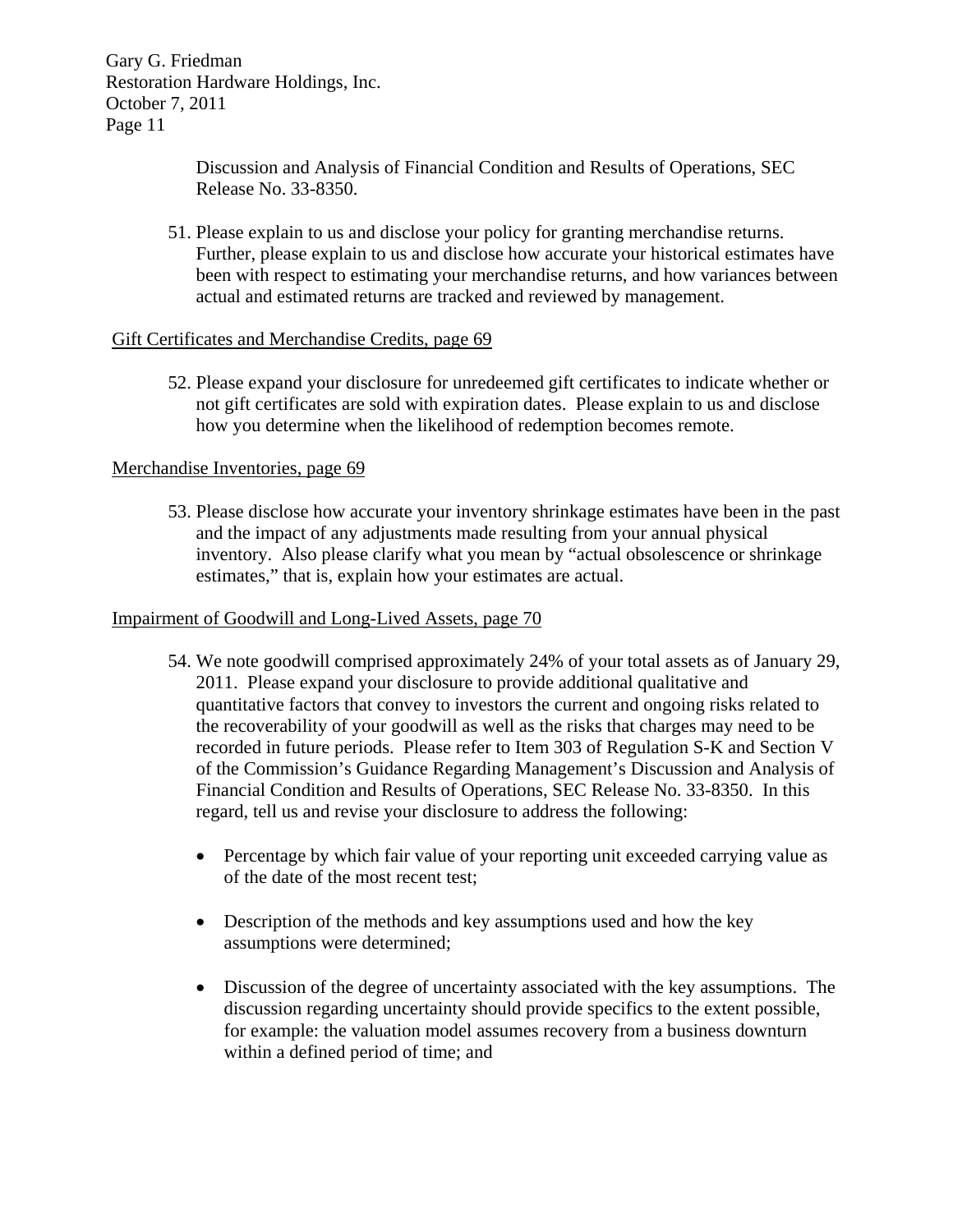> Description of potential events and/or changes in circumstances that could reasonably be expected to negatively affect the key assumptions.

Notwithstanding the above comment, please summarize for us your most recent goodwill impairment test which supported the carrying value of your goodwill. In this regard, we note your historical net losses for the past three fiscal years ended January 29, 2011.

#### Stock-Based Compensation, page 71

55. Please tell us your proposed IPO price, when you first initiated discussions with your underwriters and when the underwriters first communicated their estimated price range and amount for your common stock. Also, update your discussion on page 71 on shared based compensation, as appropriate, with respect to the factors underlying the significant differences, if any, between the fair values of your recently issued Home Holdings performance based units which you indicate will convert into shares of your common stock and the estimated IPO price, whenever available.

#### Business, page 77

#### Our Company, page 77

56. Please revise this section to include the development of your business over the last five years, including a description of the reasons for and the acquisition of Restoration Hardware, Inc. by Home Holdings, LLC in June 2008. Refer to Item  $101(a)(1)$  of Regulation S-K.

#### Our Growth Strategy, page 79

57. Please revise this section to clarify and better describe the status of your proposed business operations. For example, you state that you believe "there is substantial opportunity to continue to increase [y]our market share as more consumers are exposed to [y]our merchandise assortment" and that you "see a significant growth opportunity with [y]our full line Design Galleries" because these stores provide "an opportunity to increase sales, consolidate markets, reduce operating costs and enhance return on capital." Please revise your disclosure to provide the status of such conversions, a more detailed time frame for these events and provide the basis for your conclusions. Please note that these are examples only.

#### Our Products, page 82

58. We note that your products "embody the Restoration Hardware aesthetic." Please revise to explain what constitutes the "Restoration Hardware aesthetic."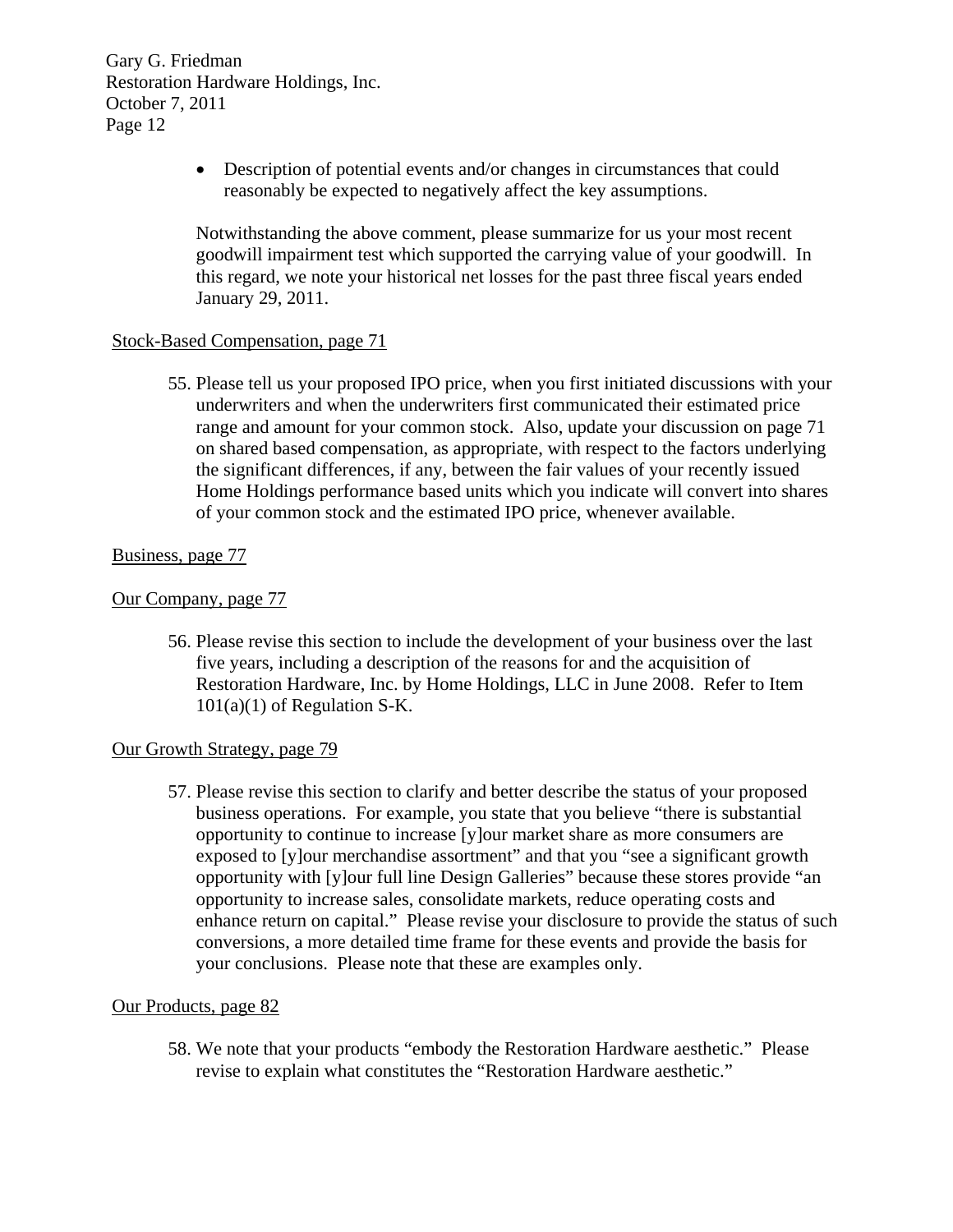- 59. We note the overview of your products on pages 83 and 84. Please revise to disclose your basis for or otherwise explain the following characterizations, with a view towards explaining to investors with whom you develop your products.
	- Carlo Bertelli as a "master atelier";
	- Mansour Rugs as a "4<sup>th</sup> generation, world renowned rug family"; and
	- Jefferson Mack as a "master blacksmith craftsman."

# Product Development, page 84

60. Please provide additional disclosure regarding your product development process, including whether you design products for your collections or whether you work with vendors and artisans to identify and source already-designed products. In this regard, please explain how your "network of artisan partners" acts as an extension of your development team.

# Competition, page 91

61. Please characterize as your opinion the statement that your products are "marketleading products" and your statement that your products are "superior quality" products" and "highly distinctive." Please also tell us the basis for your belief.

# Management, page 94

# Selection Arrangements, page 97

62. We note your disclosure that you expect to enter into a stockholders agreement with Home Holdings in connection with this offering that will provide for the designation of directors by Home Holdings. Please confirm that you will provide additional detail regarding this agreement once it has been entered into, including a brief description of any provision providing for the designation of directors by Home Holdings. Refer to Items 401(a) and 401(b) of Regulation S-K.

# Executive Compensation, page 101

# Base Salary, page 102

63. We note your discussion at the top of page 103 regarding increases in the base salaries of your named executive officers. Please briefly describe the circumstances surrounding such increases, including whether such increases were the result of an individual's performance, increased responsibilities, or otherwise.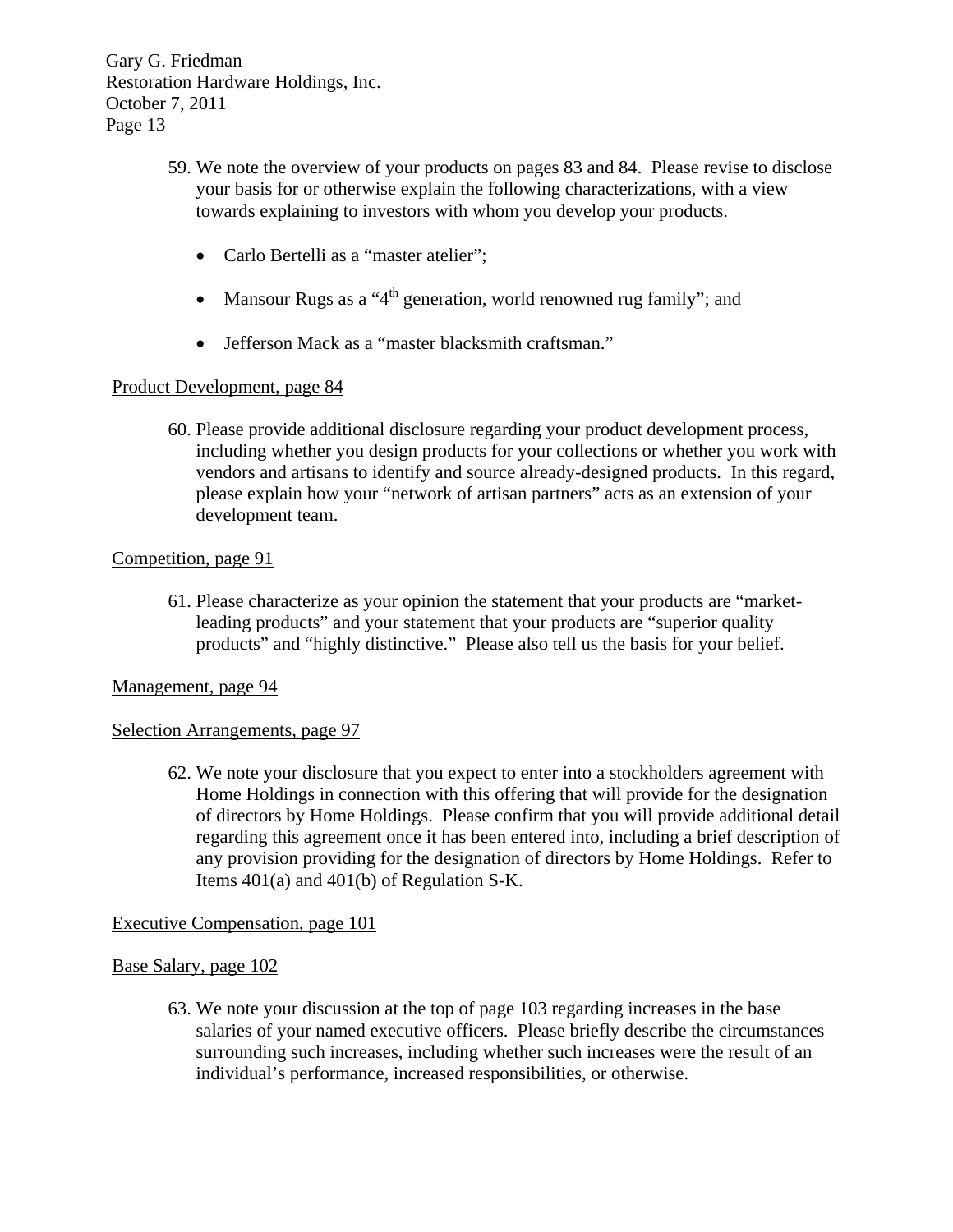#### Performance-Based Annual Cash Incentives, page 103

- 64. Please expand your disclosure to disclose your adjusted EBITDA targets and to include the achievement percentage applicable to each of your named executive officers, with a view toward explaining to investors how you arrived at the amounts disclosed in the table on page 104. Refer to Item  $402(b)(1)(v)$  of Regulation S-K.
- 65. We note your disclosure in the paragraph following the table on page 104 that the compensation committee "retains wide discretion to interpret the terms of the MIP and to interpret and determine whether [y]our Adjusted EBITDA objectives have been met in any particular fiscal year." Please provide additional disclosure as to how your committee exercises such discretion, including the factors considered by the committee in exercising any such discretion. Refer to Item  $402(b)(2)(vi)$  of Regulation S-K.

#### Compensation Committee Review of Compensation, 108

66. We note that the compensation committee retained the services of Steven Hall  $\&$ Partners, a compensation consultant, in connection with the committee's review of your executive compensation. Elaborate upon what the compensation consultant's findings were and what actions, if any, the committee took in response to such findings.

# Summary Compensation Table, page 110

67. We note that this table, as well as the Grant of Plan-Based Awards table, reflect no stock awards made to Mr. Friedman, however, the disclosure on pages 105 and 106 seems to suggest otherwise. Please revise or advise.

# Certain Relationships and Related Party Transactions, page 122

#### Our Policy Regarding Related Party Transactions, page 126

68. We note that related party transactions will be reviewed by the audit committee of your board of directors. Please revise your disclosure to describe the standard(s) that will be applied by the audit committee in determining whether to approve a related party transaction. Within this discussion, please include the various factors to be considered by the audit committee in making their determination. Refer to Item 404(b) of Regulation S-K.

# Description of Capital Stock, page 129

69. We note your statements in the first paragraph of this section that your disclosure is "a description of some of the material terms and provisions of [y]our common stock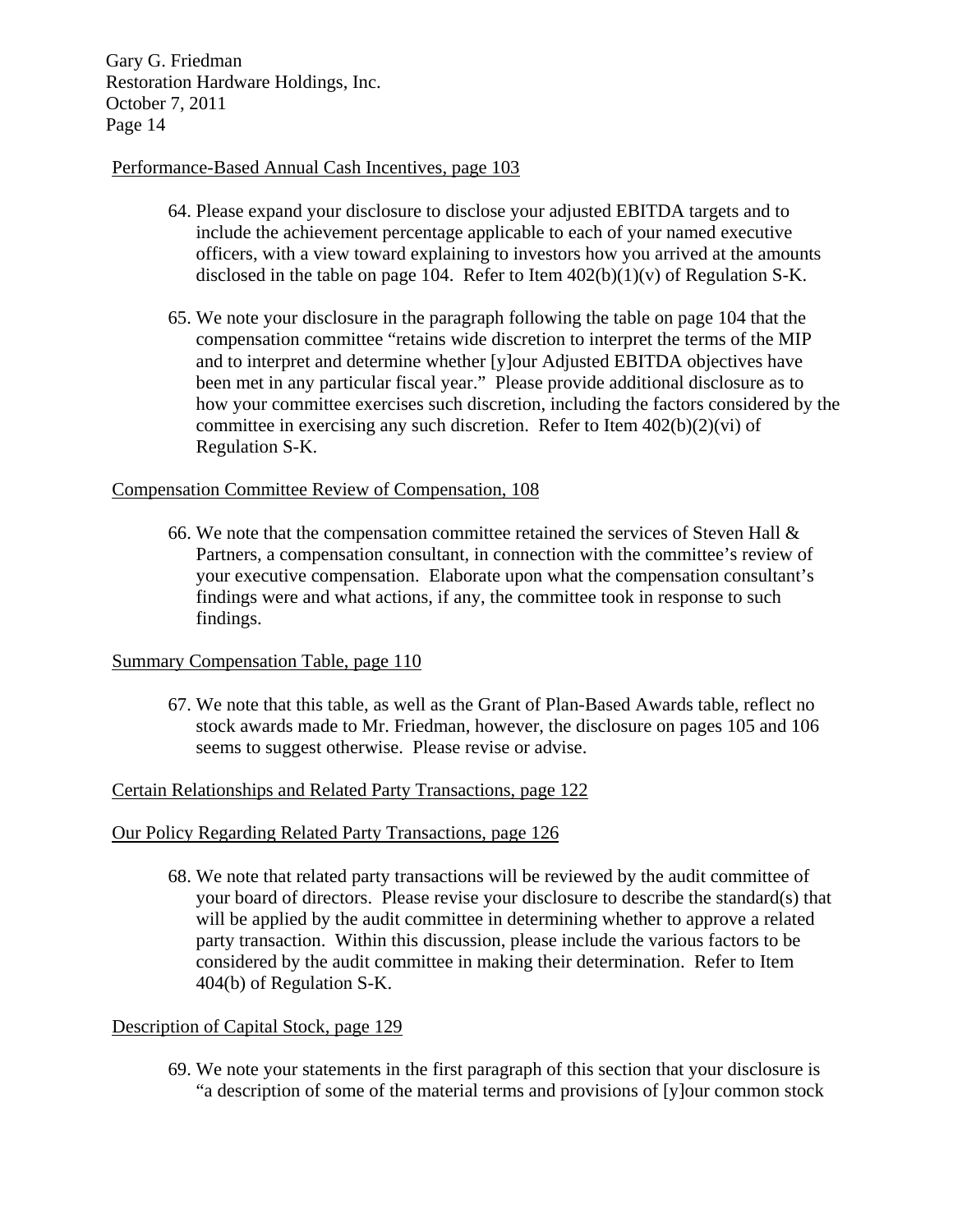> and preferred stock" and that your disclosure in this section is "not complete and is subject to, and qualified in its entirety . . . ." Please remove the qualifying language. Any summary or description of your capital stock in the prospectus is required to be materially complete.

# Other Rights, page 130

70. You state that all outstanding shares are, and all shares offered pursuant to this prospectus will be, when sold, validly issued, fully paid and nonassessable. This is a legal conclusion that only counsel may make. Please revise to clarify, if true, that this is counsel's conclusion. You should also identify counsel and refer readers to the legality opinion.

Index to Consolidated Financial Statements, page F-1

Audited Financial Statements, page F-7

Notes to Consolidated Financial Statements, page F-11

Note 2 – Purchase Acquisition, page F-11

71. Please describe in detail your process for identifying *all* acquired intangible assets. In this regard, you disclose synergies and economies of scale were expected from the business combination. Given a holding company acquired the operating company it is not clear what synergies may have been present. Explain to us in further detail and disclose the nature of these synergies and if you have experienced meaningful economies of scale subsequent to the acquisition.

Note 3 – Significant Accounting Policies, page F-12

Sales Return Reserve, page F-18

72. Please clarify whether the reduction in sales is based on the gross profit of the related transactions or total estimated revenue related to estimated returns with a related credit to cost of sales. See FASB ASC 605-15-45-1.

Self Insurance, page F-18

73. We note you maintain insurance coverage for significant exposures. Please revise your disclosure to include a table showing year end balances of the reserve and additions, subtractions and adjustments made during the year.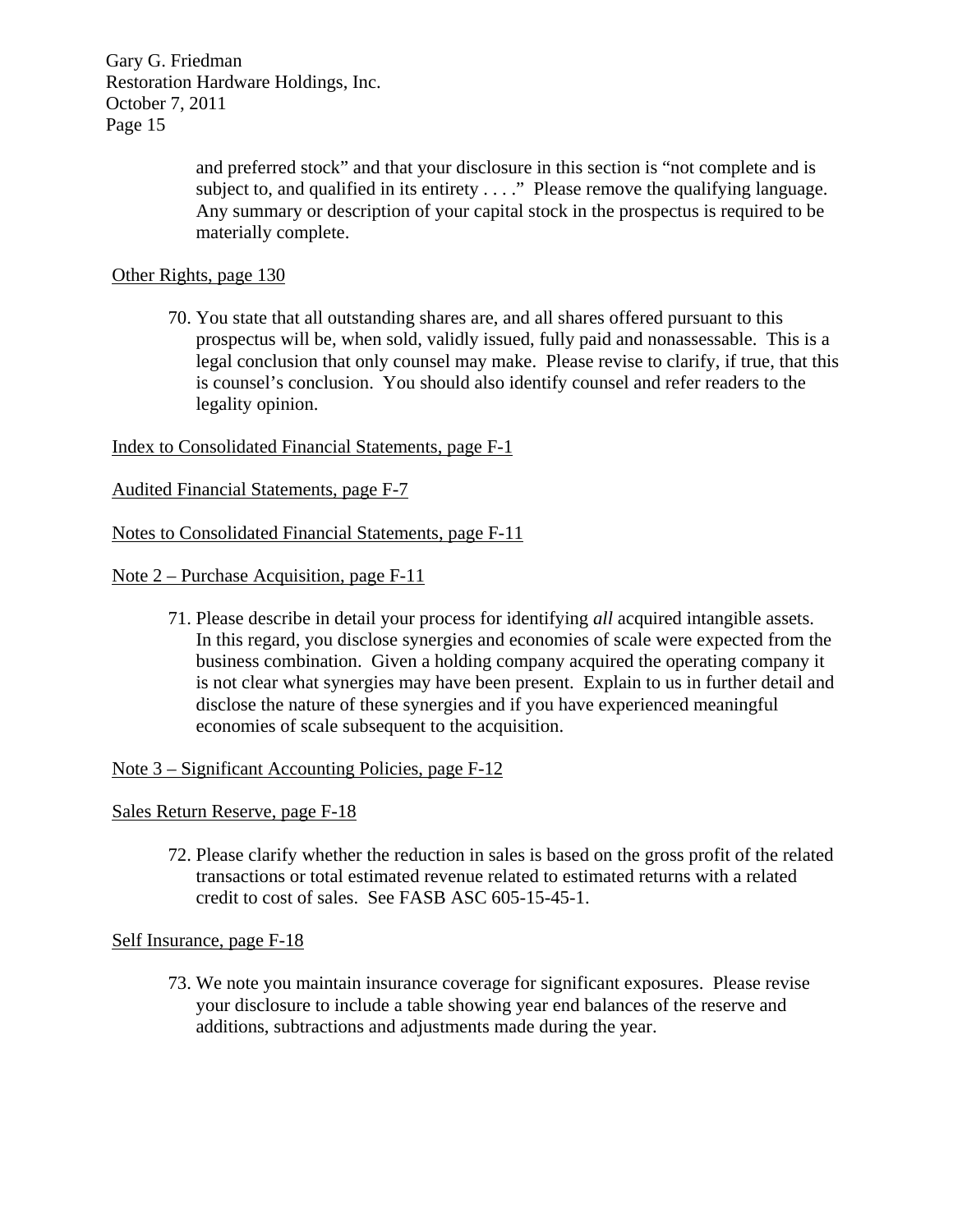#### Foreign Currency Translation, page F-21

74. We read your disclosure on page 16 that you purchased 84% of your merchandise from vendors located abroad in fiscal 2010. Please expand your Management's Discussion and Analysis of Financial Condition and Results of Operations to clarify your foreign currency exposure related to your purchases of imported goods, the origin of these purchases and the amounts of any gains or losses recognized for the past three fiscal years related to foreign currency transactions. Lastly, please revise here to disclose the amounts of gains or losses related to your foreign currency transactions. Refer to FASB ASC 830-20-50.

#### Note 12 – Related Party Transactions, page F-33

75. Please expand your disclosure regarding the Amended and Restated Management Service Agreement to include the term of the agreement, the amount of fees payable for services in each period and the amount of fees payable in connection with an initial public offering or how such fees payable are determined in accordance with the agreement.

#### Note 14 - Segment Reporting, page F-35

76. Please provide the enterprise revenue disclosure as required by paragraph 40 of FASB ASC 280-10-50.

# Unaudited Condensed Consolidated Financial Statements, page F-38

# Notes to Condensed Consolidated Financial Statements, page F-41

#### Note 13 – Retail Store and Office Closures, page F-50

77. Please provide the disclosures required by paragraph 1b of FASB ASC 420-10-50 as applicable.

#### Note 14 – Subsequent Events, page F-50

- 78. We note your disclosure that certain executives had loans outstanding due to the Parent to finance the purchase of units in the Parent. We further note that the loans were paid "[t]hrough reclassification . . . " of the units. Please clarify the following regarding the units:
	- Please explain and provide us your journal entries to show how the loans were repaid by reclassification, that is, substituting one form of unit for another.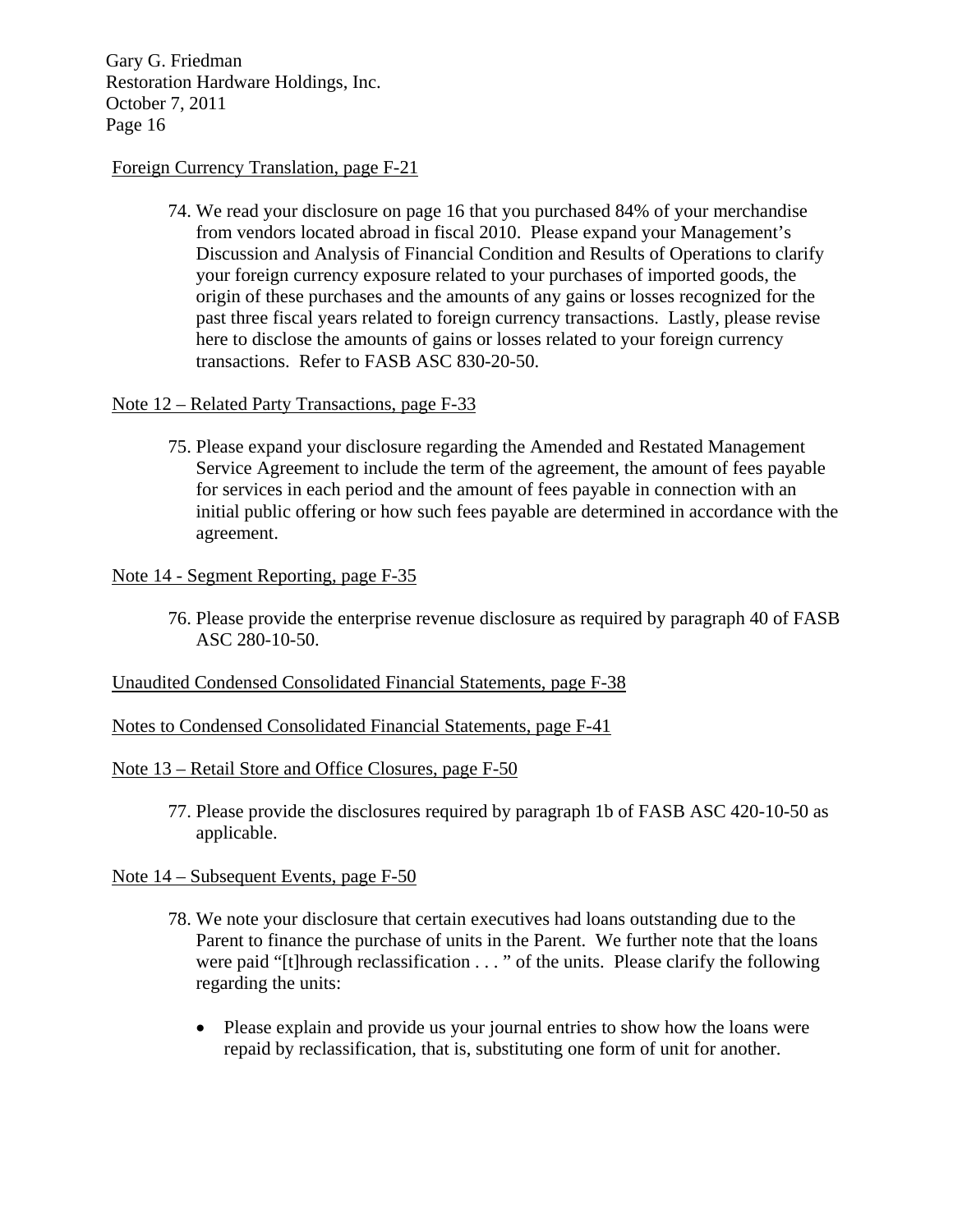- If the executives that repaid their loans through reclassification are forgoing distributions until their loan amounts have been effectively repaid, please clarify this fact.
- If distributions are expected to be paid from the initial public offering proceeds, please state so.
- To the extent that all awards will vest with an initial public offering, please clarify this fact.

Please update your disclosure to state the amount of compensation charge recorded in connection with the reclassification.

# Part II. Information Not Required in Prospectus, page II-1

# Item 17. Undertakings, page II-2

79. Please provide the undertakings required by Item  $512(a)(5)(ii)$  and Item  $512(a)(6)$  of Regulation S-K.

We urge all persons who are responsible for the accuracy and adequacy of the disclosure in the filing to be certain that the filing includes the information the Securities Act of 1933 and all applicable Securities Act rules require. Since the company and its management are in possession of all facts relating to a company's disclosure, they are responsible for the accuracy and adequacy of the disclosures they have made.

Notwithstanding our comments, in the event you request acceleration of the effective date of the pending registration statement please provide a written statement from the company acknowledging that:

- should the Commission or the staff, acting pursuant to delegated authority, declare the filing effective, it does not foreclose the Commission from taking any action with respect to the filing;
- the action of the Commission or the staff, acting pursuant to delegated authority, in declaring the filing effective, does not relieve the company from its full responsibility for the adequacy and accuracy of the disclosure in the filing; and
- the company may not assert staff comments and the declaration of effectiveness as a defense in any proceeding initiated by the Commission or any person under the federal securities laws of the United States.

Please refer to Rules 460 and 461 regarding requests for acceleration. We will consider a written request for acceleration of the effective date of the registration statement as confirmation